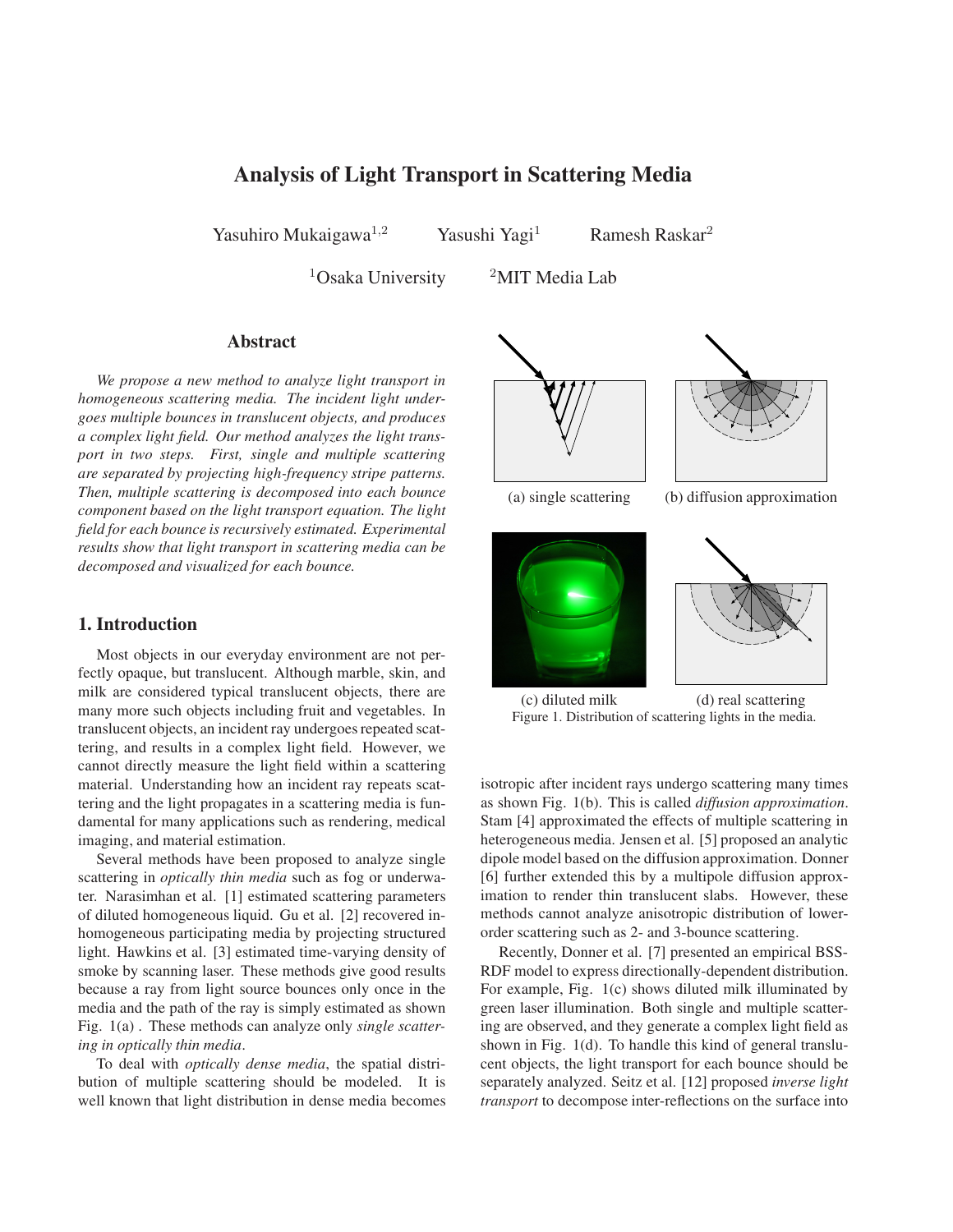each bounce component.

Our contribution is similar to the inverse light transport, but we aim to decompose scattering light in translucent volumetric media. Although our method assumes that the target object is a low-height 2-D volume and homogeneous for simplification, directionally-dependent distribution can be analyzed in detail by tracing multi-bounce scattering light. This paper introduces a new approach to recursively predict the higher-order bounce scattering based on the *light transport equation*.

## **2. Related work**

**Analysis based on dipole model:** Since the dipole model can express isotropic distribution of multiple scattering with a simple equation, it is used not only for rendering but also image analysis. As illumination, arbitrary light environment [8], a focused narrow beam using a lens [5], a sweeping laser beam [9], a projector [10], or a fiber optic spectrometer [11] are used to capture image, and the dipole model is fit. These methods can be applied only for optically dense media.

**Face:** Skin translucency has been the focus of much research. Tsumura [13] proposed a method to separate the hemoglobin and melanin components by independent component analysis, and estimated irradiance by the deconvolution of the point spread function of translucent media [14]. More recently, the layered structure of skin has been analyzed and used for photo-realistic rendering [15] [16].

**Medical imaging:** Interestingly, tomography in medical imaging deals with similar scattering problems [17][18]. Computational Tomography (CT) using x-rays can avoid most difficulties associated with light diffusion because x-rays go through the body without scattering. On the other hand, Diffuse Optical Tomography (DOT) using nearinfrared light assumes that incident light diffuses in the body. Almost all DOT techniques assume that the diffusion is isotropic. Only a few methods attempt to use directionally-dependent distribution models based on the transport equation [19].

## **3. Light transport model in scattering media**

# **3.1. Ray scattering**

In a scattering media, the power of a ray is attenuated by repeating scattering. First, we have to model the attenuation of the scattering. Figure 2 illustrates a simple path of a ray emitted from a point  $p_1$ , scattered at a point  $p_2$ , and finally reaching at a point  $p_3$ . According to the participating media theory [4], the power of the ray  $l_{p_3}$  at the point  $p_3$  can be modeled as

$$
l_{p_3} = l_{p_1} \sigma_s p(\theta) e^{-\sigma_t (d_{12} + d_{23})}.
$$
 (1)



Figure 2. Scattering model.

Here,  $l_{p_1}$  is the power of the ray at the point  $p_1$ .  $\sigma_s$  and  $\sigma_t$  are scattering and extinction coefficients of the media.  $d_{12}$  and  $d_{23}$  are distances from  $p_1$  to  $p_2$  and from  $p_2$  to  $p_3$ , respectively. The phase function  $p(\theta)$  defines asymmetry of the scattering distribution, and it is approximated by

$$
p(\theta) = \frac{1}{4\pi} \frac{1 - g^2}{\left(1 + g^2 - 2g\cos\theta\right)^{\frac{3}{2}}}.
$$
 (2)

The parameter q controls the shape of the distribution.

#### **3.2. Component of light field**

The power distribution of all rays for each position and for each direction is expressed by a light field *L*. The light field can be decomposed into each bounce component. Let's assume that  $L_0$  is the light field directly generated by a light source. In a scattering media,  $L_0$  is scattered once and generates 1-bounce light field  $L_1$ . The 1-bounce scattering is called *single scattering*. Then the 1-bounce light field acts as an illumination and generates 2-bounce light field *L***2**. Similarly, k-bounce light field  $L_k$  generates  $(k+1)$ -bounce light field  $L_{k+1}$ . The 2- or higher-order bounce scattering is called *multiple scattering*. The complete light field in the media is expressed as a sum of each bounce component by

$$
L = \sum_{k=1}^{\infty} L_k.
$$
 (3)

The light transport in the media is expressed by a light transport matrix  $T$ . The matrix describes how a ray from a point is propagated to other points, and can be calculated by Eq.(1), if parameters of the scattering media are known. By the light transport matrix, the 1-bounce light field corresponding to single scattering is expressed as  $L_1 = TL_0$ . The 2-bounce light field is expressed as  $L_2 = TL_1$ . Similarly, the k-bounce light field is expressed recursively by

$$
L_k = T L_{k-1}.\tag{4}
$$

## **3.3. Dimension of light field**

Now, we define a concrete description of the light field. The light field in a volume can be expressed as a 4-D func-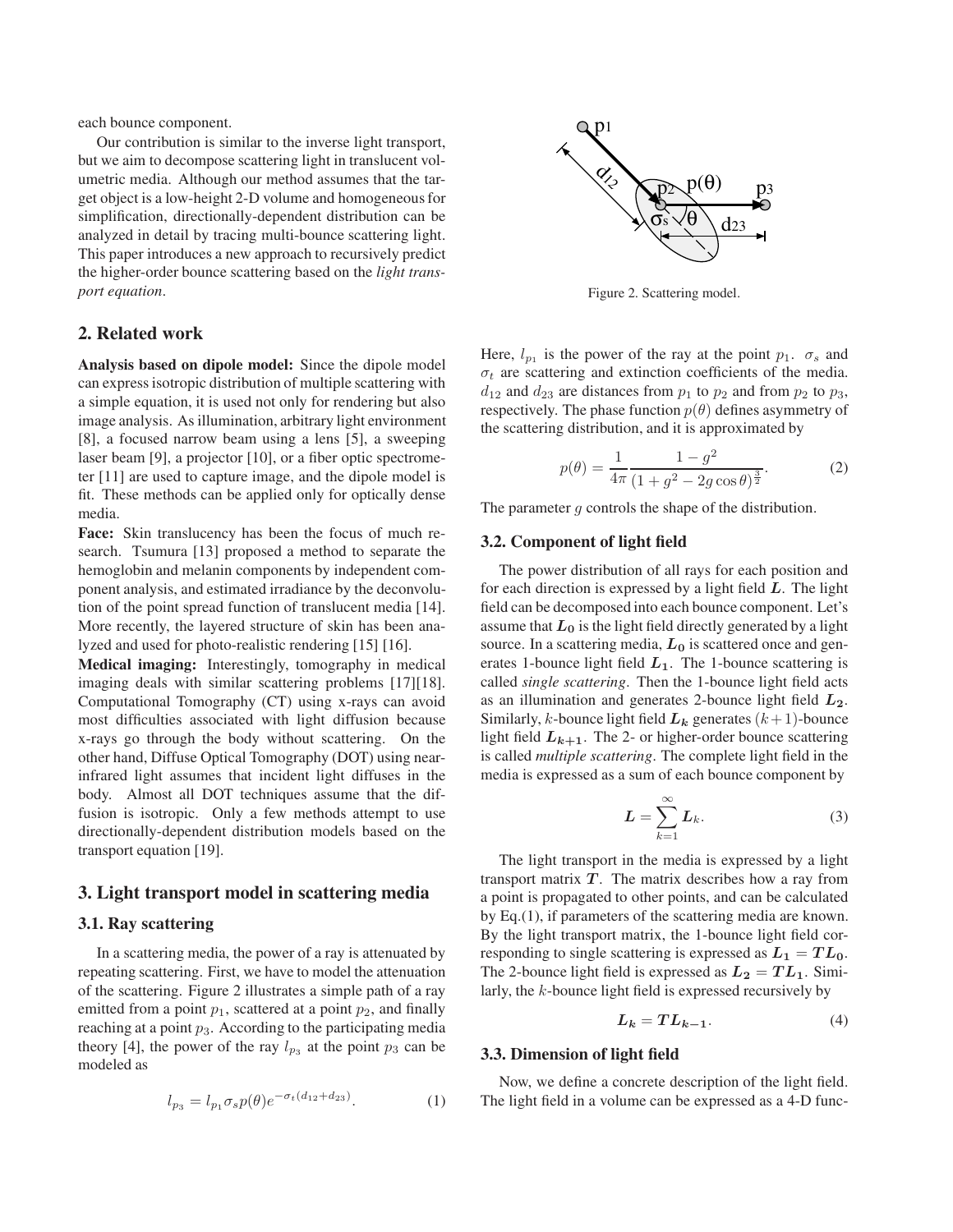

Figure 4. Placement of the camera and projector.

tion. Two parallel planes sandwiching the volume define all rays by two coordinates  $(u, v)$  and  $(s, t)$  as shown in Fig. 3(a). However, this definition assumes that the space is vacuum and the power of the rays does not change along the path.

In the scattering media, the power of rays attenuates along the path. Hence, the light field should be expressed as a 5-D function of the point  $(x, y, z)$  and the direction  $(\theta, \phi)$ as shown in Fig. 3(b). In general, the 5-D light field is hard to handle and visualize because the data size becomes extremely large.

If we limit the shape of the target object to low-height volume like a plate, the light field can be expressed as a 3-D function  $l(x, y, \theta)$  of the point  $(x, y)$  and the direction  $(\theta)$ . The light field vector  $L$  is defined as a series of the function as

$$
\mathbf{L} = [l(0, 0, 0), \cdots, l(W, H, 2\pi)]^{T}.
$$
 (5)

Here,  $W$  and  $H$  denote the width and height of the media, respectively.

In this paper, we assume a 2-D volume and a 3-D light field function, and fully analyze the light transport in scattering media.

#### **3.4. Light field and observed image**

We assume that a camera observes intensities over the surface of the target 2-D volume as shown in Fig. 4, and captures an image  $I$ . The image  $I$  can be decomposed into individual bounce scattering as

$$
I = \sum_{k=1}^{\infty} I_k.
$$
 (6)



Figure 5. Light field and observed image.

However, each bounce image  $I_k$  is not a slice of the corresponding light field  $L_k$ . While the light field describes the distribution of the rays in the 2-D volume media, the observed image is a collection of rays of the surface normal direction as shown in Fig. 5.

To associate the light field with the observed image, we utilize the *rotational symmetry* of the scattering light around the ray. The power of the scattering light in the perpendicular directions is uniform regardless of the rotational direction. That is, the observed intensities in the image are equal to power of the scattered ray calculated by Eq. (1) with  $\theta = \pi/2$ . Hence, the k-bounce light field  $L_k$  and the light transport matrix *T* can predict both  $L_{k+1}$  and  $I_{k+1}$ .

## **4. Analysis of light transport**

#### **4.1. Flow of the process**

The incident light to a translucent object repeats scattering in the media, and generates a complex light field. Our goal is to visualize how the incident light propagates in scattering media by tracing its light transport and decomposing the light field for each bounce.

Figure 6 summarize the flow of analysis. First, single and multiple scattering are separated by projecting highfrequency stripe patterns. Then, the extinction parameter  $\sigma_t$ is estimated from the separated pure single scattering image. Then, multiple scattering is predicted from the light field of the single scattering with changing parameters. Thus, the light field is decomposed for each bounce scattering. In the following three sections, the detailed algorithms are described.

#### **4.2. Separation of single and multiple scattering**

All the bounce components are mixed in a captured image. Since each component has its own spatial distribution, direct analysis of the mixed components is not easy. Hence, we propose a new method to separate single and multiple scattering using a projector.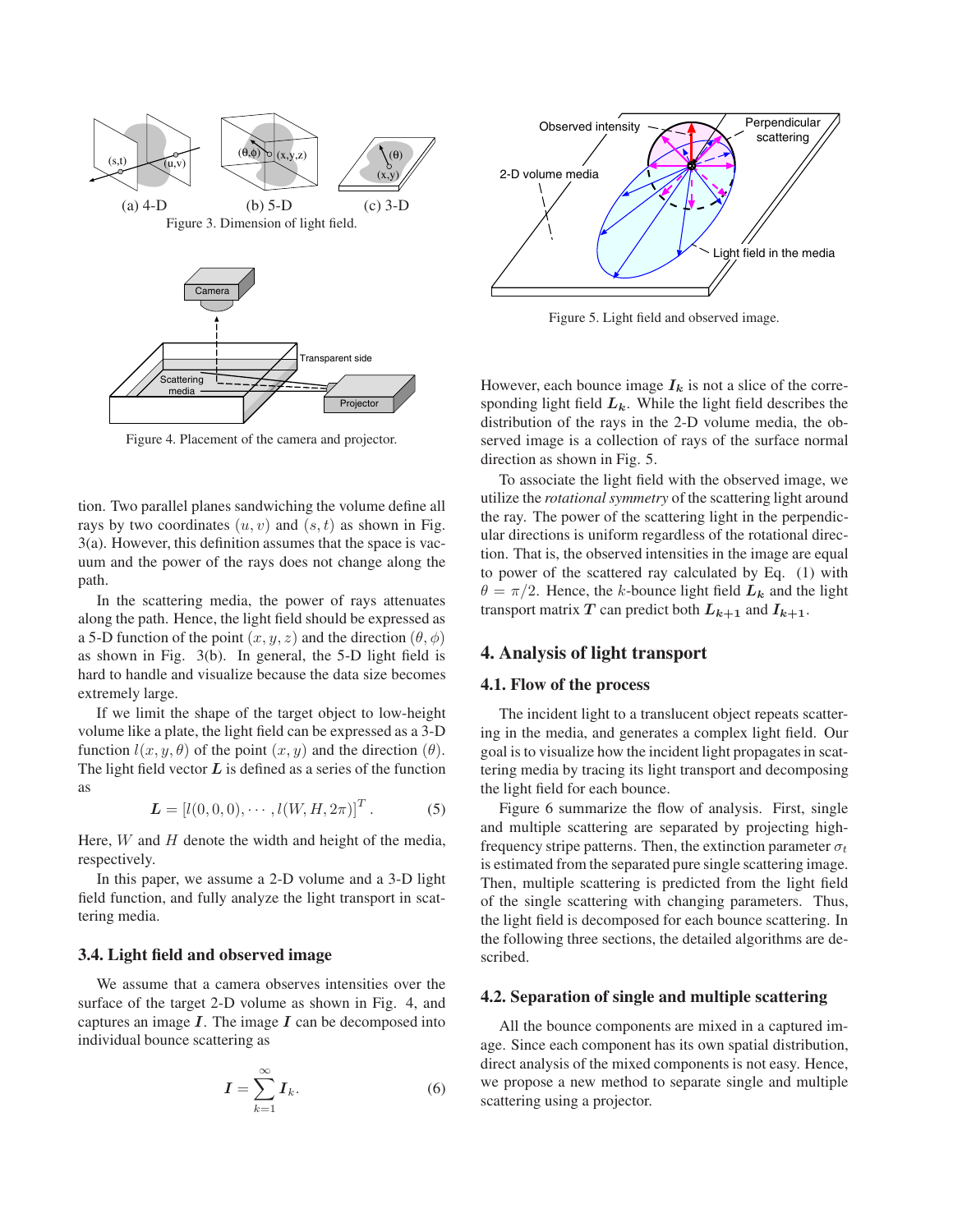

Figure 6. Flow of analysis. Scattering parameters ( $\sigma_t$ ,  $\sigma_s$ , and g) are sequentially estimated.



Figure 7. Pattern projection of High-frequency stripes. By shifting the stripes, single and multiple scattering are separated.

Nayar et al. [20] presented an effective method to separate direct and global component by projecting 2-D highfrequency patterns on the target scene. In their original method, the direct component corresponds to diffuse and specular reflections, and the global component corresponds to indirect reflections such as inter-reflection.

Since we want to separate single and multiple scattering,

we change the projecting patterns to 1-D high-frequency stripes with alternate white and black pixels as shown in Fig. 7. In this case, single scattering is the direct component because single scattering is caused by 1-bounce in the media. Multiple scattering is the global component because it is observed regardless of the direct illumination from the projector.

By shifting the 1-D high-frequency stripe pattern, several images are captured. The maximum and minimum intensities are found for each pixel to generate images  $I_{max}$  and  $I_{min}$  which has the maximum and minimum intensities, respectively. Then, a single scattering image  $I_1$  and a multiple scattering image  $I_M$  which corresponds to  $\sum_{k=2}^{\infty} I_k$ are calculated by [20]

$$
I_1 = I_{max} - I_{min}, \t\t(7)
$$

$$
I_M = 2I_{min}. \t\t(8)
$$

This allows us to easily separate single and multiple scattering.

## **4.3. Analysis of single scattering**

The single scattering is caused by one bounce of a ray between the light source and the camera. Therefore, the path of the ray is easily traced. Since the power of the light exponentially attenuates along the path, we fit an exponential function.

Let  $s(d)$  be the intensity of  $I_1$  at the distance d from the incident point. Then, the extinction coefficient  $\sigma_t$  is estimated so that the error between an exponential function and  $s(d)$  becomes minimum by

$$
\arg\min_{c,\sigma_t} ||s(d) - ce^{-\sigma_t d}||_2 \tag{9}
$$

Here, c is a scale parameter of the exponential function.

The light field  $L_1$  caused by the single scattering is simple because rays from the light source go straight in the media with exponentially attenuating the power. Hence,  $L_1$  is easily estimated up to scale factor.

#### **4.4. Analysis of multiple scattering**

Next, we recursively estimate the higher-order light fields corresponding to multiple scattering. At this point, the asymmetric parameter g and scattering coefficient  $\sigma_s$  are unknown. We estimate these parameters based on the forward rendering process. However, our forward rendering is a unique two-step process that is optimized for bounce analysis.

In the first step, we render each bounce component separately without deciding the parameter  $\sigma_s$ . We temporarily assume  $\sigma_s = 1$ . Since the range of the asymmetric parameter is limited by  $-1 \leq g \leq 1$ , some candidates of the 2bounce light field  $L_2^{(g)}$  can be generated with changing the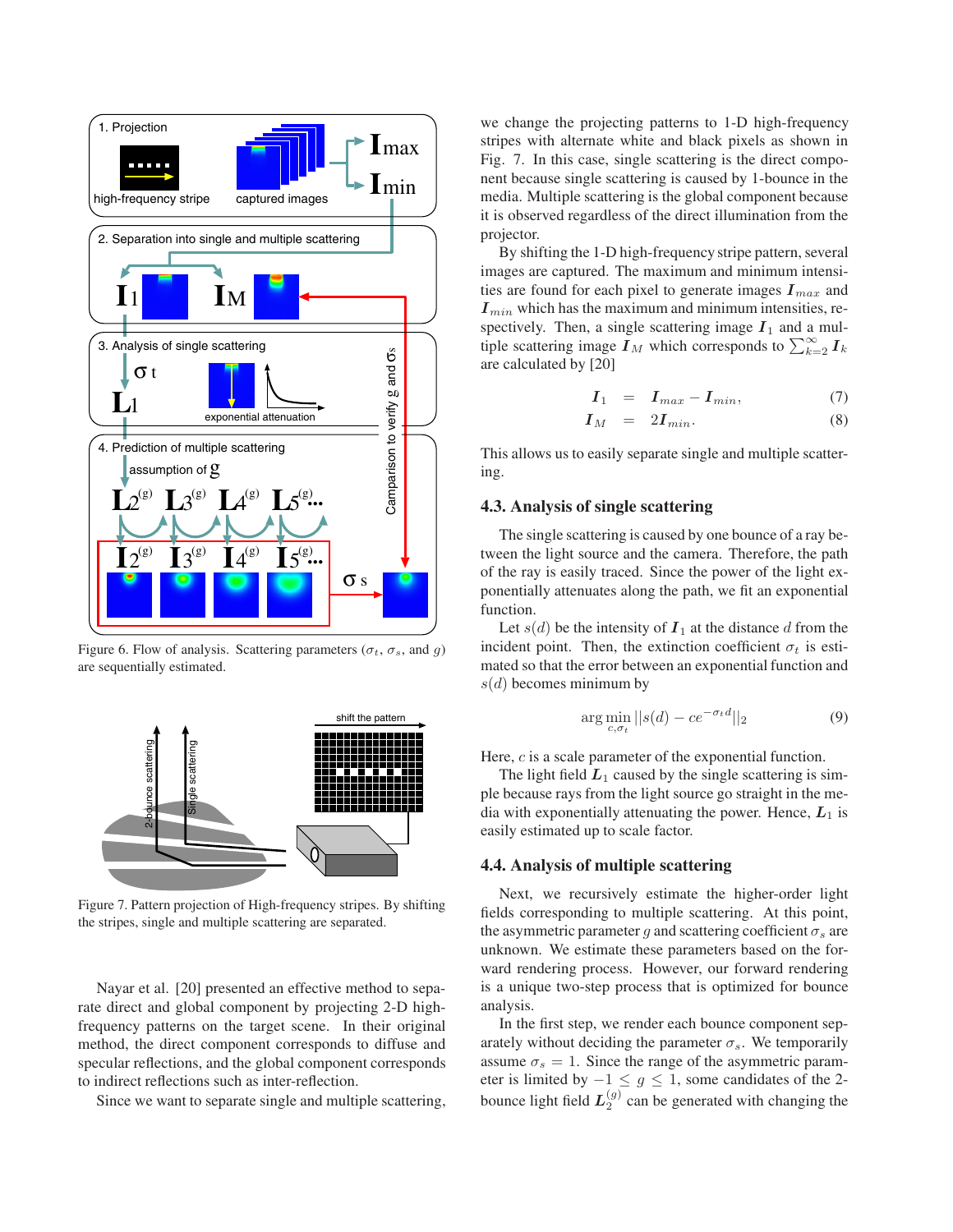



(a) Diluted milk (b) Case for measurement Figure 8. Target scattering media.

parameter g. The higher-order (*k*-bounce) light fields  $L_k^{(g)}$ and the corresponding images  $I_k^{(g)}$  are recursively rendered according to the light transport equation of Eq. (1).

In the second step, the asymmetric parameter  $q$  and scattering coefficient  $\sigma_s$  are found so that the estimated higherorder component fits the real multiple scattering component  $I_M$  separated in section 4.2. The concrete error is defined by

$$
\arg\min_{\sigma_s,g}||\mathbf{I}_M - \sum_{k=2}^{\infty} \sigma_s^{k-1} \mathbf{I}_k^{(g)}||_2.
$$
 (10)

It is noted that  $\sigma_s$  does not affect the image  $I_k^{(g)}$  and light field  $L_k^{(g)}$ , and is only used as the weight of the linear combination of each bounce. Hence, two parameters are efficiently estimated without changing them simultaneously.

Then, the complete light field *L* is expressed as a linear combination of each bounce component by

$$
L = \sum_{k=1}^{\infty} \sigma_s^{k-1} L_k.
$$
 (11)

This analysis gives us the decomposed light fields and the light transport in the scattering media.

This idea of two-step rendering is useful because the parameter  $\sigma_s$  can be easily changed after the first step via relatively simple and fast linear combination of bounce component images. Computer graphics rendering methods do not allow post-synthesis parameter manipulation. We render each bounce independently which means we can easily modify the parameter via linear combination.

# **5. Experiment**

## **5.1. Setup**

We show some experimental results of light transport analysis of real material. We used diluted milk with water as scattering media as shown in Fig. 8 (a) so that both single and multiple scattering are observed. The liquid is poured into the case painted with matte black. The height of the liquid is less than 5mm. Only one single side of the



Figure 9. Setup for measurement.



Figure 10. Separation of single and multiple scattering components. (a) one of the captured images under the high-frequency stripe illumination. (b) separated single scattering. (c) separated multiple scattering

case is transparent so that the liquid can be illuminated from the side as shown in (b).

Figure 9 shows the setup for measurement. A 3M MPro110 projector is located to illuminate the liquid in the case from the side, and a Point Grey Chameleon camera is located at the top to capture images from normal direction of the target plane.

#### **5.2. Separation of single and multiple scattering**

First, single and multiple scattering are separated. Six images are captured with shifting the high-frequency stripe pattern. Figure 10 (a) shows one of the captured images. The separated results are shown in (b) and (c).

To evaluate accuracy of the separated single scattering component, we compared the attenuation of the original intensity without separation and the single scattering obtained by separation. Figure 11 shows how the incident light attenuates with distance from the incident point. The red lines show the real attenuation, and the blue lines show the fit-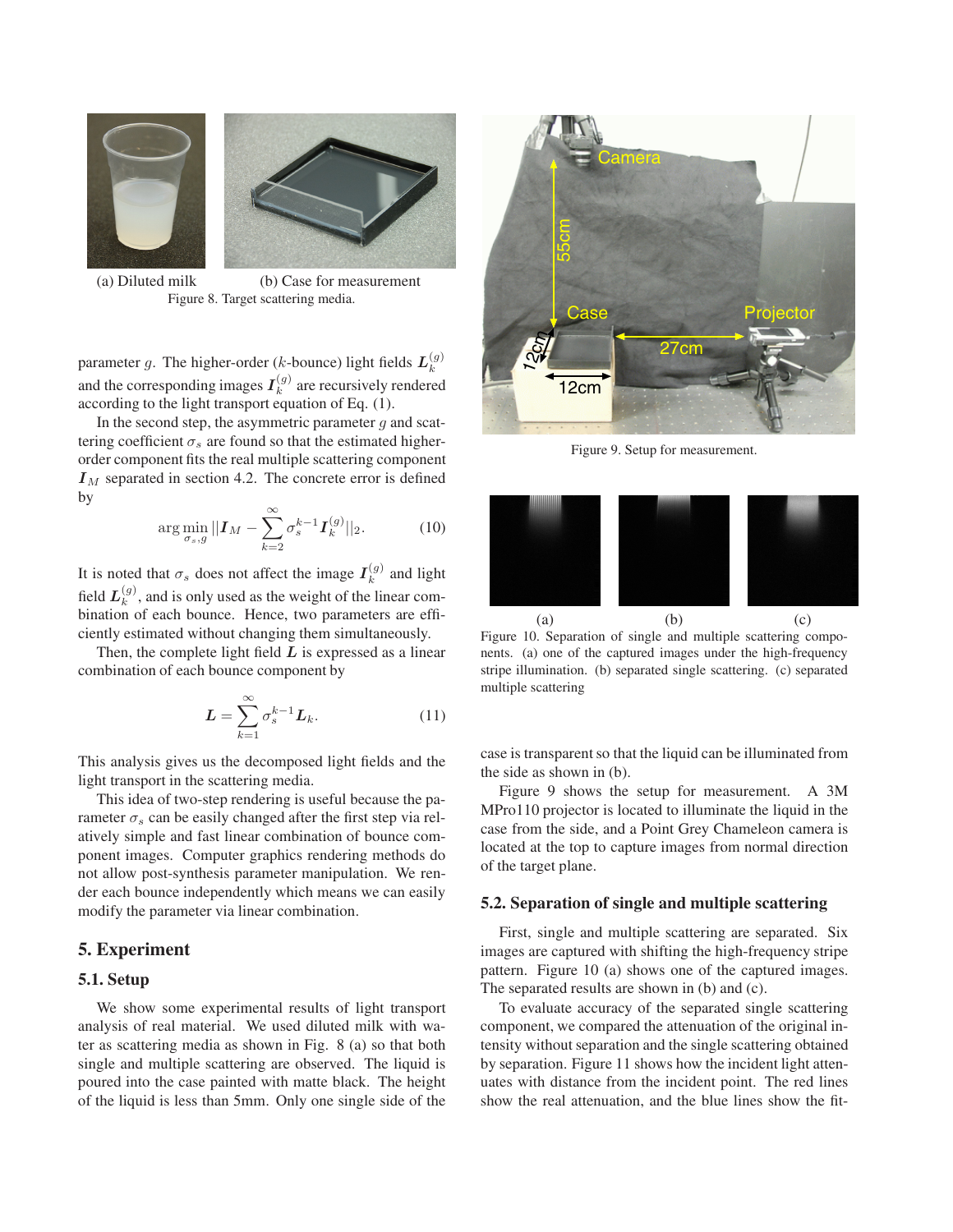

Figure 11. Attenuation of incident illumination.

ting results of the exponential function. We can see that the exponential function does not fit original intensity because it contains a lot of higher-order scattering components. On the other hand, the exponential function well fits the single scattering component. We can see that the separated single scattering matches the light transport model and that extinction coefficient can be effectively estimated. From this result, the value of  $\sigma_t$  was estimated as 0.2051, and the light field of the single scattering was obtained.

#### **5.3. Decomposition of light field**

Next, the most appropriate parameter set ( $\sigma_a = 0.0366$ ) and  $q = 0.4$ ) are estimated and the higher-order bounce components are recursively calculated. Figure 12 shows how the incident light attenuates with distance from the incident point for each bounce component. We can see that the single scattering has a peak at the incident point and exponentially attenuates, while higher-order components have peaks in the media, and the peak positions move inside as the bounce order becomes higher.

Finally, the light fields for each bounce component are obtained as shown in Fig.13. In this figure, the intensities are expressed in pseudo-color, while red '+' markers indi-



Figure 12. Decomposition of multiple scattering. Real intensities are decomposed into each bounce scattering component. Higherorder components have peaks in the media and the peak positions move inside as the bounce order becomes higher.



Figure 13. Decomposed light field. The distribution of the lowerorder bounce component have directional properties while the distribution becomes isotropic as the bounce order becomes higher.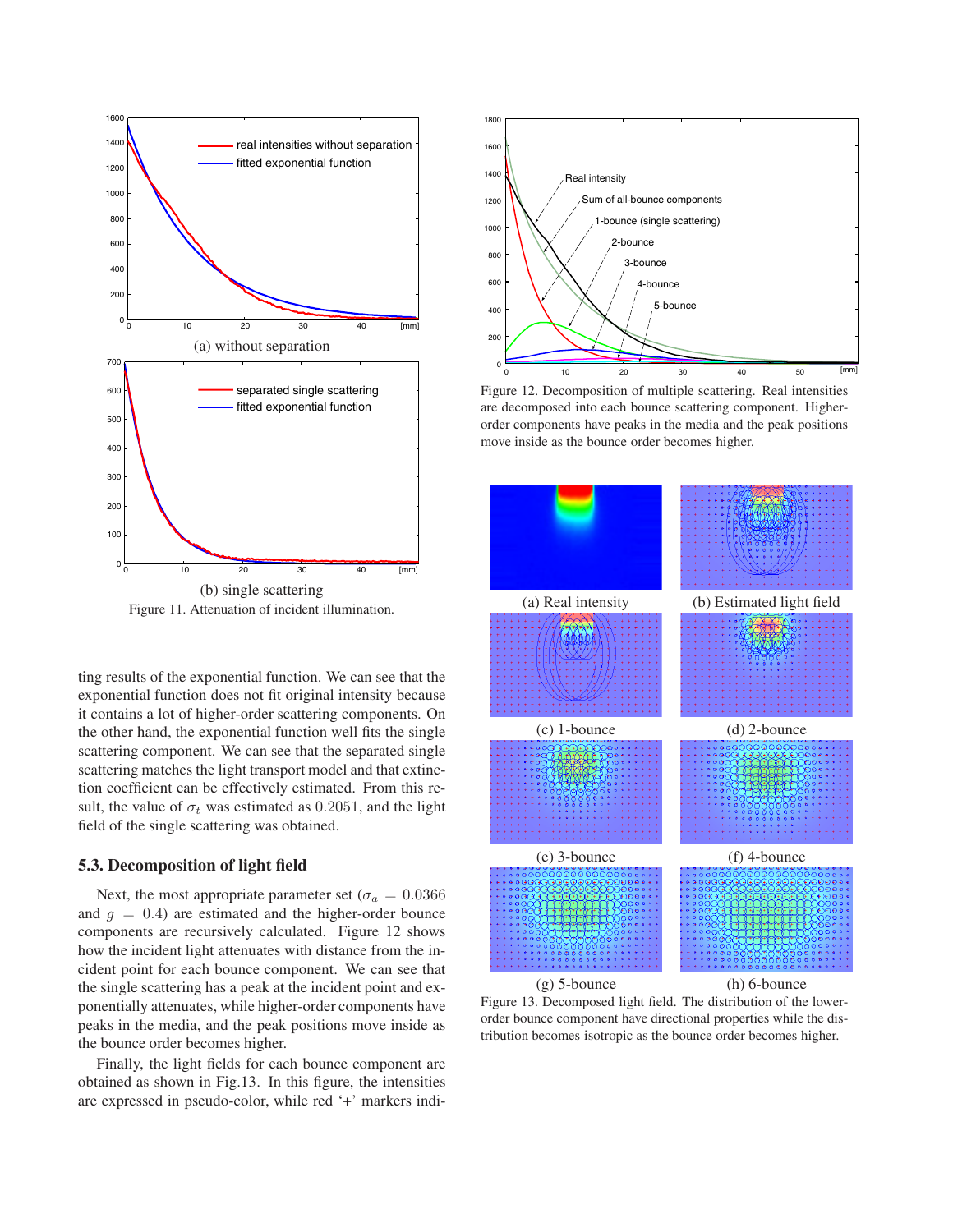

Figure 14. Light fields of the slant incident illumination. The difference of directive properties are clearly observed.

cate the sampling points and blue ellipses indicate the angular distributions of the light field at the sampling point. We can see that the distribution of the lower-order bounce component have directional characteristics while the distribution becomes isotropic as the bounce order becomes higher. These visualizations show how the incident ray repeats scattering and the light is transported in the scattering media.

Figure 14 shows another results that incident angle s slant. The direction of single scattering is same as the incident angle, the direction of 2-bounce scattering is weakly affected by the incident angle. The higher-order scattering becomes almost isotropic regardless of the incident angle.

# **6. Limitation**

**3-D light field:** We assume that the target material has a low-height and the light field is described as a 3-D function. If the target object is a 3-D volume, analysis, storage, and visualization become difficult.

**Homogeneous material:** Our method assumes that the scattering properties are uniform over the material. If the material is inhomogeneous, the light source should be moved to get more images like CT.

**Computational cost:** In our method, scattering parameters are estimated within one second. However, the recursive calculation of light field by Eq. (4) requires several hours because all rays were traced exhaustively. To shorten the computational time, some fast methods such as Monte Carlo sampling may be applied.

# **7. Conclusion**

We propose a new method to decompose light field for each bounce and visualize the light transport in a scattering media. Multi bounce scattering is effectively analyzed by two steps. First, single and multiple scattering are separated by projecting 1-D high-frequency stripe patterns. From the pure single scattering, the property of attenuation is stably estimated. Then, multiple scattering is recursively decomposed into each bounce component based on the light transport equation. Although the target object is limited to lowheight, we believe that our method is a significant first step in analyzing light transport in translucent objects.

Our future work is verification of the decomposed light transport. Since we do not know the ground truth, we did not compare the results. We are planning to find relationship of the density of the liquid and the estimated parameters. To estimate spatial distribution of the scattering parameters is also our future work, so that inhomogeneous material can be analyzed. Since the number of unknowns increases, we may have to capture multiple images with changing illumination.

# **Acknowledgment**

This work has been supported by a Microsoft Research CORE5 project of "Image-based Analysis and Modeling of Subsurface Scattering".

## **References**

- [1] S. G. Narasimhan, M. Gupta, C. Donner, R. Ramamoorthi, S. K. Nayar,, and H. W. Jensen, "Acquiring scattering properties of participating media by dilution", Proc. SIGGRAPH2006, pp.1003-1012, 2006.
- [2] J. Gu, S. K. Nayar, E. Grinspun, P. N. Belhumeur and R. Ramamoorthi, "Compressive Structured Light for Re-